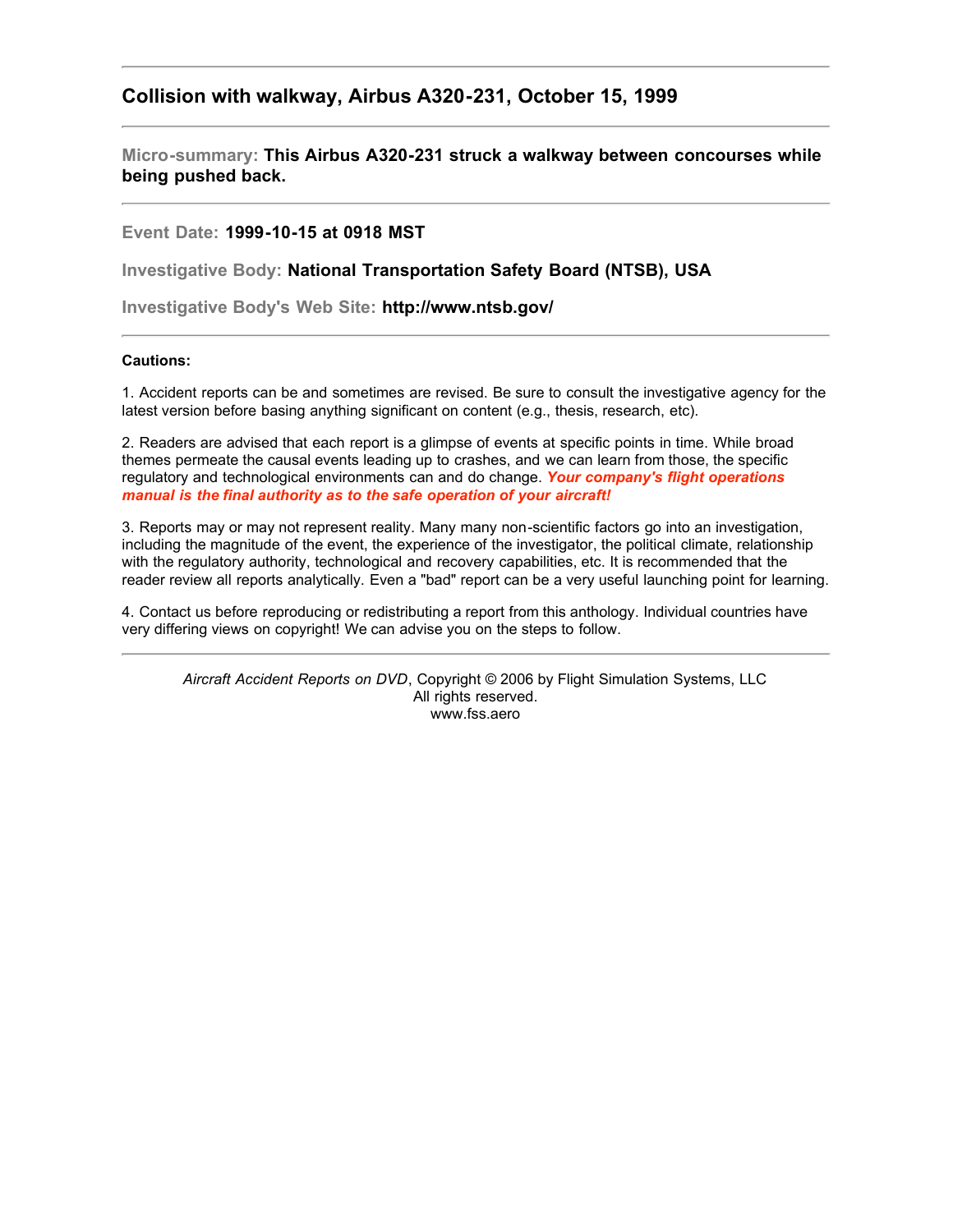| <b>RANS</b><br>National Transportation Safety Board                                                                                                                                                                                                                                                                                                                                                                                                                                                                                                                                                                                                                                                                                                                  |    |                                                            | NTSB ID: LAX00LA015         |                                  | Aircraft Registration Number: N627AW |           |                  |  |  |  |  |
|----------------------------------------------------------------------------------------------------------------------------------------------------------------------------------------------------------------------------------------------------------------------------------------------------------------------------------------------------------------------------------------------------------------------------------------------------------------------------------------------------------------------------------------------------------------------------------------------------------------------------------------------------------------------------------------------------------------------------------------------------------------------|----|------------------------------------------------------------|-----------------------------|----------------------------------|--------------------------------------|-----------|------------------|--|--|--|--|
| <b>FACTUAL REPORT</b>                                                                                                                                                                                                                                                                                                                                                                                                                                                                                                                                                                                                                                                                                                                                                |    |                                                            | Occurrence Date: 10/15/1999 |                                  | Most Critical Injury: None           |           |                  |  |  |  |  |
| <b>ÁVIATION</b><br>ETYBOP                                                                                                                                                                                                                                                                                                                                                                                                                                                                                                                                                                                                                                                                                                                                            |    |                                                            | Occurrence Type: Accident   |                                  | Investigated By: NTSB                |           |                  |  |  |  |  |
| Location/Time                                                                                                                                                                                                                                                                                                                                                                                                                                                                                                                                                                                                                                                                                                                                                        |    |                                                            |                             |                                  |                                      |           |                  |  |  |  |  |
| <b>Nearest City/Place</b><br>Local Time<br><b>State</b><br>Zip Code                                                                                                                                                                                                                                                                                                                                                                                                                                                                                                                                                                                                                                                                                                  |    |                                                            |                             |                                  |                                      | Time Zone |                  |  |  |  |  |
| <b>PHOENIX</b>                                                                                                                                                                                                                                                                                                                                                                                                                                                                                                                                                                                                                                                                                                                                                       | AZ |                                                            | 85034                       | 0918                             | MST                                  |           |                  |  |  |  |  |
| Airport Proximity: On Airport                                                                                                                                                                                                                                                                                                                                                                                                                                                                                                                                                                                                                                                                                                                                        |    | Distance From Landing Facility:<br>Direction From Airport: |                             |                                  |                                      |           |                  |  |  |  |  |
| <b>Aircraft Information Summary</b>                                                                                                                                                                                                                                                                                                                                                                                                                                                                                                                                                                                                                                                                                                                                  |    |                                                            |                             |                                  |                                      |           |                  |  |  |  |  |
| Aircraft Manufacturer                                                                                                                                                                                                                                                                                                                                                                                                                                                                                                                                                                                                                                                                                                                                                |    |                                                            | Model/Series                |                                  |                                      |           | Type of Aircraft |  |  |  |  |
| Airbus Industrie                                                                                                                                                                                                                                                                                                                                                                                                                                                                                                                                                                                                                                                                                                                                                     |    |                                                            | A-320-231                   |                                  |                                      |           | Airplane         |  |  |  |  |
| Sightseeing Flight: No                                                                                                                                                                                                                                                                                                                                                                                                                                                                                                                                                                                                                                                                                                                                               |    |                                                            |                             | Air Medical Transport Flight: No |                                      |           |                  |  |  |  |  |
| Narrative                                                                                                                                                                                                                                                                                                                                                                                                                                                                                                                                                                                                                                                                                                                                                            |    |                                                            |                             |                                  |                                      |           |                  |  |  |  |  |
| A320-231, N627AW, collided with a pedestrian walkway during pushback in Phoenix, Arizona.<br>The<br>aircraft sustained substantial damage; however, none of the 89 passengers nor the 5 crewmembers<br>were injured.<br>The aircraft was being operated by America West Airlines, Inc., as a scheduled<br>domestic passenger flight under 14 CFR Part 121 when the accident occurred. The airplane was<br>originating as a nonstop flight to Tucson, Arizona. Visual meteorological conditions prevailed at<br>the time and an IFR flight plan was filed.<br>At each gate, America West has a mark painted on the ramp called the "T." This "T" marking is the<br>target point for each tug driver to place the nose wheel during pushback operations.               |    |                                                            |                             |                                  |                                      |           |                  |  |  |  |  |
| The captain reported that he was at gate A-2 when he received a clearance from ramp control that he<br>was to push to the "T" and to advise when ready to taxi. The captain read the clearance to the tug<br>driver over the intercom. The tug driver read back the clearance and began the pushback about 40<br>Approximately 10 feet before reaching the "T," the aircraft's right horizontal<br>seconds later.<br>stabilizer struck the pedestrian walkway that connects concourse A to concourse N-1. The tug<br>driver then reported to the captain that, "I may have hit something." The captain made an<br>announcement to the cabin about the nature of the problem and then received permission from ground<br>safety supervisors to pull back to gate A-2. |    |                                                            |                             |                                  |                                      |           |                  |  |  |  |  |
| The first officer said he noted the pushback time as 0917 but was not listening to the captain or<br>tug driver as they pushed back.<br>According to statements from America West's new terminal project manager and the ramp control tower<br>manager, during a 0845 conference call, the ramp coordinator advised the ramp 1 supervisor and team                                                                                                                                                                                                                                                                                                                                                                                                                   |    |                                                            |                             |                                  |                                      |           |                  |  |  |  |  |
| leads that pushbacks to the "T" at gate A-2 would resume as of that morning. This procedure had<br>been previously discontinued due to the construction of the new pedestrian walkway between<br>concourses A and N-1 that did not allow sufficient clearance for the pushback. The ramp 1<br>supervisor asked the ramp coordinator in the tower, as well as the A-2 team lead, for confirmation<br>due to her concern over clearance between the airplanes and baggage carts and construction<br>equipment that were in the vicinity. The tower coordinator and board agent both reconfirmed that<br>all gates on ramp 1 would push to the "T".                                                                                                                     |    |                                                            |                             |                                  |                                      |           |                  |  |  |  |  |
| On the America West ramp, there is no voice communication capability between the crew chief at the<br>gate, the tug driver, and the wing walkers.<br>According to statements of the involved ground<br>personnel and nearby witnesses, the wing walkers were positioned in accordance with company<br>procedures during the pushback. When the aircraft was about 20 to 25 feet from the walkway, the<br>right wing walker signaled the tug driver to stop the push. The tug driver said he was focused on<br>correctly positioning the nose wheel on the "T" and did not see the signal in time to stop the<br>aircraft.                                                                                                                                            |    |                                                            |                             |                                  |                                      |           |                  |  |  |  |  |
| FACTUAL REPORT - AVIATION<br>Page 1                                                                                                                                                                                                                                                                                                                                                                                                                                                                                                                                                                                                                                                                                                                                  |    |                                                            |                             |                                  |                                      |           |                  |  |  |  |  |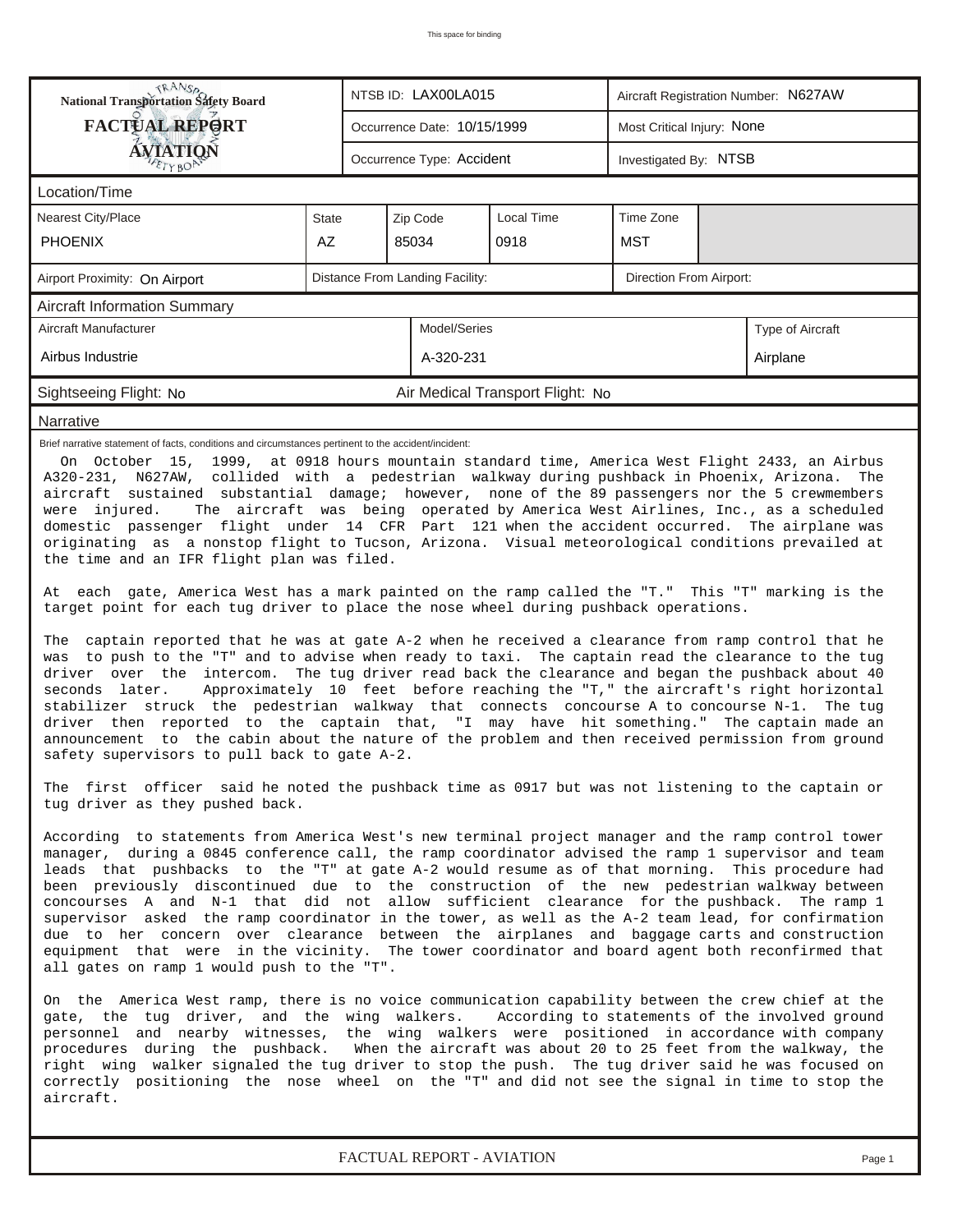| <b>National Transportation Safety Board</b> | NTSB ID: LAX00LA015         |  |
|---------------------------------------------|-----------------------------|--|
| <b>FACTUAL REPORT</b>                       | Occurrence Date: 10/15/1999 |  |
|                                             | Occurrence Type: Accident   |  |
| <b>Narrative</b><br>(Continued)             |                             |  |

Safety Board investigators examined the ramp area and found that the completed walkway structure between the concourses had reduced the amount of ramp space to 94 feet 4 inches from the "T" to the walkway; the A321 airplane is 146 feet long from nose to tail. According to the company's internal report on the event, the decision to resume the pushback to the "T" originated with the ACS project manager but should have been coordinated with ground operations safety supervisor prior to any operational changes being implemented.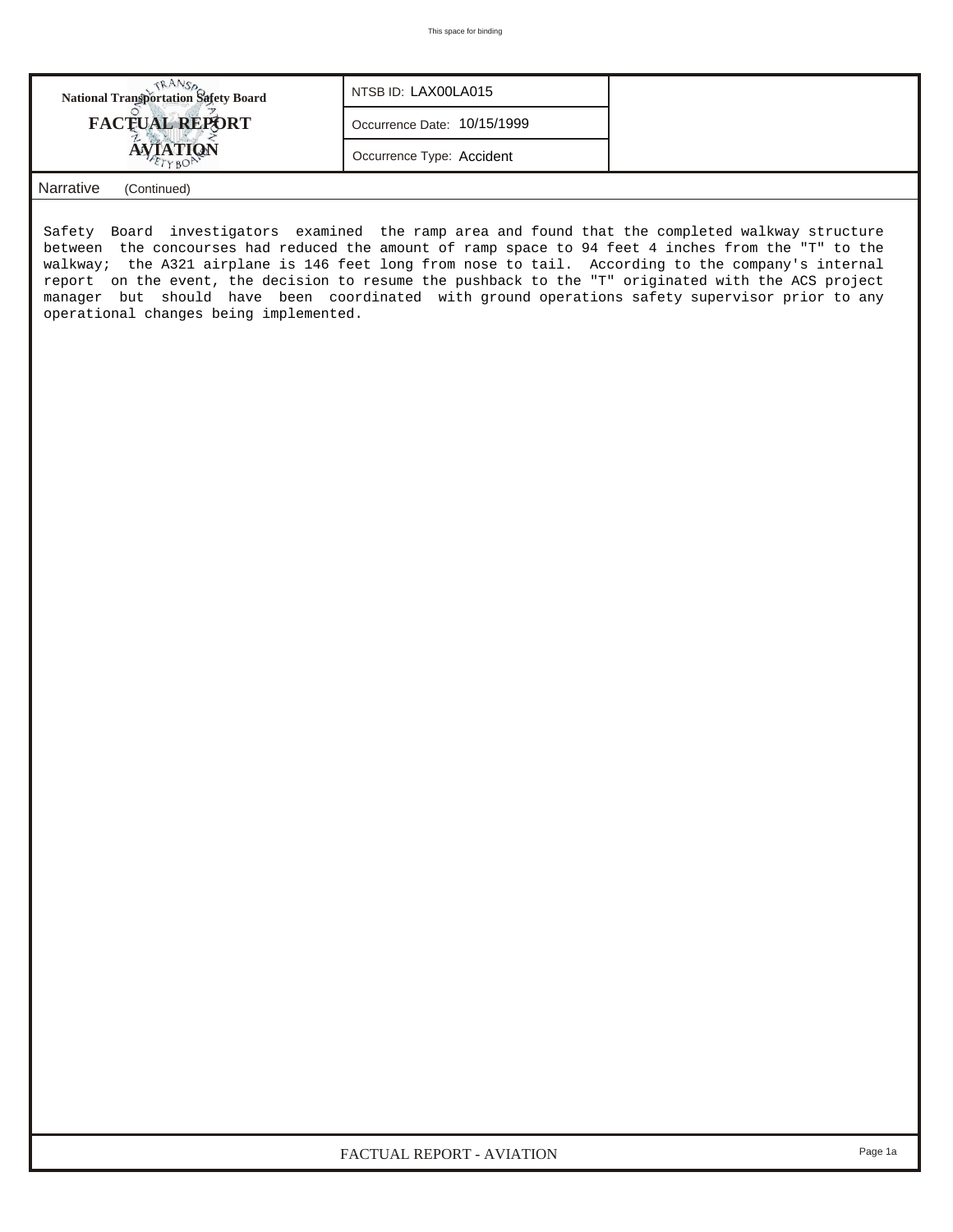| TRANSA<br>National Transportation Safety Board                                          |  | NTSB ID: LAX00LA015                                                |                             |                    |                                      |  |               |                           |                   |  |
|-----------------------------------------------------------------------------------------|--|--------------------------------------------------------------------|-----------------------------|--------------------|--------------------------------------|--|---------------|---------------------------|-------------------|--|
| FACTUAL REPORT                                                                          |  |                                                                    | Occurrence Date: 10/15/1999 |                    |                                      |  |               |                           |                   |  |
| <b>AVIATION</b>                                                                         |  |                                                                    | Occurrence Type: Accident   |                    |                                      |  |               |                           |                   |  |
| Landing Facility/Approach Information                                                   |  |                                                                    |                             |                    |                                      |  |               |                           |                   |  |
| <b>Airport Name</b>                                                                     |  | Airport ID:                                                        | <b>Airport Elevation</b>    |                    | Runway Used                          |  | Runway Length |                           | Runway Width      |  |
| PHOENIX SKY HARBOR INT'L                                                                |  | <b>PHX</b>                                                         | 1135 Ft. MSL                |                    | 0                                    |  |               |                           |                   |  |
| Runway Surface Type:                                                                    |  |                                                                    |                             |                    |                                      |  |               |                           |                   |  |
| Runway Surface Condition:                                                               |  |                                                                    |                             |                    |                                      |  |               |                           |                   |  |
| Type Instrument Approach:                                                               |  |                                                                    |                             |                    |                                      |  |               |                           |                   |  |
| VFR Approach/Landing: None                                                              |  |                                                                    |                             |                    |                                      |  |               |                           |                   |  |
| Aircraft Information                                                                    |  |                                                                    |                             |                    |                                      |  |               |                           |                   |  |
| Aircraft Manufacturer<br>Airbus Industrie                                               |  |                                                                    | Model/Series<br>A-320-231   |                    |                                      |  | 066           | <b>Serial Number</b>      |                   |  |
| Airworthiness Certificate(s): Transport                                                 |  |                                                                    |                             |                    |                                      |  |               |                           |                   |  |
| Landing Gear Type: Retractable - Tricycle                                               |  |                                                                    |                             |                    |                                      |  |               |                           |                   |  |
| Homebuilt Aircraft? No<br>Certified Max Gross Wt.<br>Number of Seats: 156<br>164569 LBS |  |                                                                    |                             |                    |                                      |  |               | Number of Engines: 2      |                   |  |
| Engine Type:<br>Turbo Fan                                                               |  | Engine Manufacturer:<br>Model/Series:<br>Int'l Aero En<br>V2500-A1 |                             |                    |                                      |  |               | Rated Power:<br>24800 LBS |                   |  |
| - Aircraft Inspection Information                                                       |  |                                                                    |                             |                    |                                      |  |               |                           |                   |  |
| Type of Last Inspection<br><b>Continuous Airworthiness</b>                              |  | Date of Last Inspection<br>Time Since Last Inspection              |                             |                    |                                      |  |               | Airframe Total Time       | 32206 Hours       |  |
|                                                                                         |  | 09/1999                                                            | 199 Hours                   |                    |                                      |  |               |                           |                   |  |
| - Emergency Locator Transmitter (ELT) Information                                       |  |                                                                    |                             |                    |                                      |  |               |                           |                   |  |
| <b>ELT Operated?</b><br>ELT Installed?                                                  |  |                                                                    |                             |                    | ELT Aided in Locating Accident Site? |  |               |                           |                   |  |
| Owner/Operator Information                                                              |  |                                                                    | <b>Street Address</b>       |                    |                                      |  |               |                           |                   |  |
| <b>Registered Aircraft Owner</b>                                                        |  |                                                                    |                             |                    | RODNEY SQUARE NORTH                  |  |               |                           |                   |  |
| WILMINGTON TRUST COMPANY TRUST                                                          |  | City                                                               | <b>WILMINGTON</b>           | <b>State</b><br>DE | Zip Code<br>19898                    |  |               |                           |                   |  |
|                                                                                         |  |                                                                    | <b>Street Address</b>       |                    |                                      |  |               |                           |                   |  |
| Operator of Aircraft                                                                    |  |                                                                    |                             |                    | 4000 EAST SKY HARBOR BOULEVARD       |  |               |                           |                   |  |
| AMERICA WEST AIRLINES, INC.                                                             |  | City<br><b>PHOENIX</b>                                             |                             |                    |                                      |  |               | <b>State</b><br>AZ        | Zip Code<br>85034 |  |
| <b>Operator Does Business As:</b>                                                       |  |                                                                    |                             |                    | Operator Designator Code: AWXA       |  |               |                           |                   |  |
| - Type of U.S. Certificate(s) Held:                                                     |  |                                                                    |                             |                    |                                      |  |               |                           |                   |  |
| Air Carrier Operating Certificate(s): Flag Carrier/Domestic                             |  |                                                                    |                             |                    |                                      |  |               |                           |                   |  |
| Operating Certificate:<br>Operator Certificate:                                         |  |                                                                    |                             |                    |                                      |  |               |                           |                   |  |
| Regulation Flight Conducted Under: Part 121: Air Carrier                                |  |                                                                    |                             |                    |                                      |  |               |                           |                   |  |
| Type of Flight Operation Conducted: Scheduled; Domestic; Passenger Only                 |  |                                                                    |                             |                    |                                      |  |               |                           |                   |  |
| FACTUAL REPORT - AVIATION<br>Page 2                                                     |  |                                                                    |                             |                    |                                      |  |               |                           |                   |  |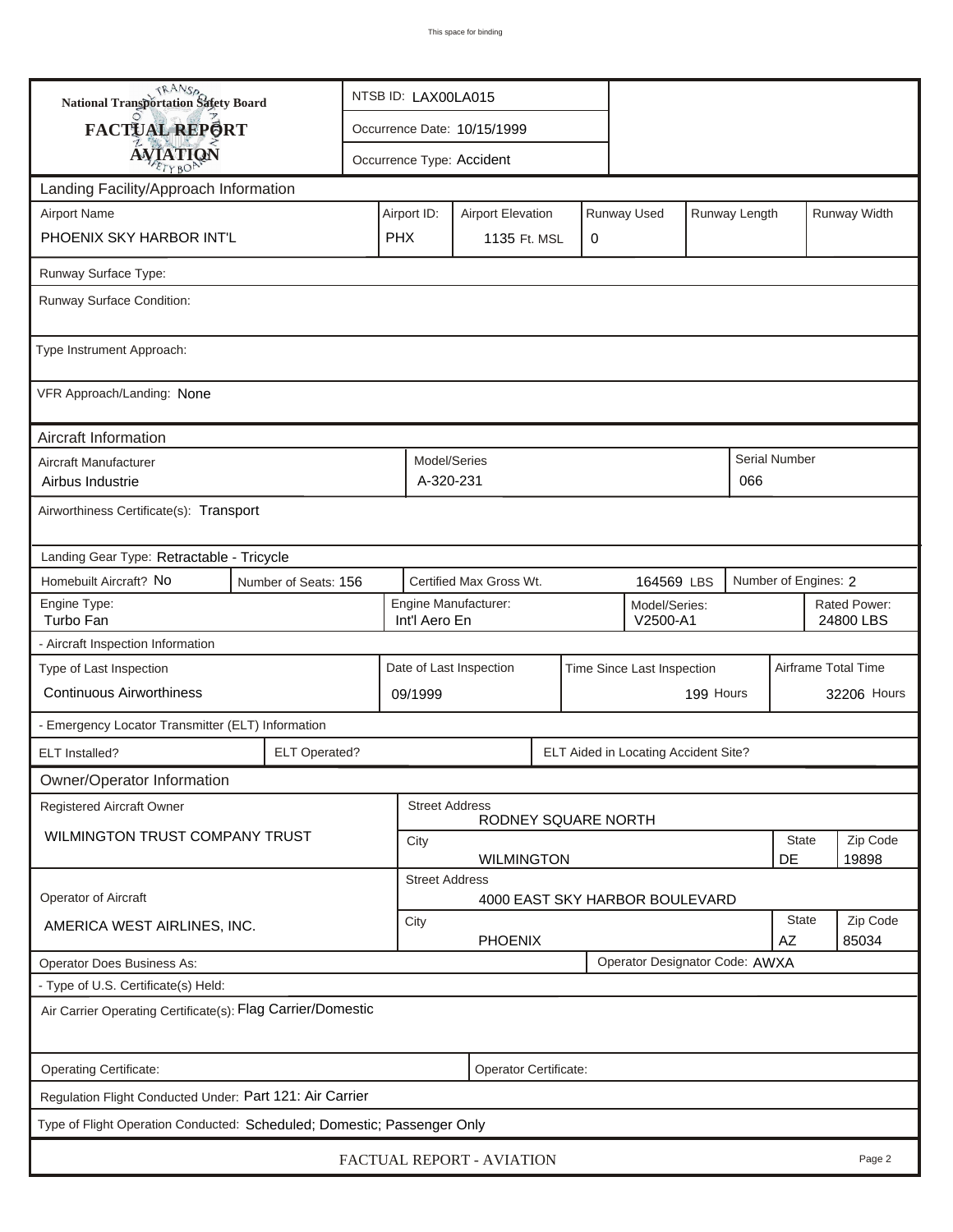| <b>National Transportation Safety Board</b><br>NTSB ID: LAX00LA015 |                                                                                    |         |                        |                                                      |                           |                 |                  |            |                                        |                    |         |                |                                    |            |
|--------------------------------------------------------------------|------------------------------------------------------------------------------------|---------|------------------------|------------------------------------------------------|---------------------------|-----------------|------------------|------------|----------------------------------------|--------------------|---------|----------------|------------------------------------|------------|
|                                                                    | FACTUAL REPORT                                                                     |         |                        |                                                      |                           |                 |                  |            |                                        |                    |         |                |                                    |            |
|                                                                    |                                                                                    |         |                        | Occurrence Date: 10/15/1999                          |                           |                 |                  |            |                                        |                    |         |                |                                    |            |
|                                                                    | <b>AVIATION</b>                                                                    |         |                        |                                                      | Occurrence Type: Accident |                 |                  |            |                                        |                    |         |                |                                    |            |
|                                                                    | <b>First Pilot Information</b>                                                     |         |                        |                                                      |                           |                 |                  |            |                                        |                    |         |                |                                    |            |
| <b>State</b><br>City<br>Name                                       |                                                                                    |         |                        |                                                      |                           |                 |                  |            |                                        | Date of Birth      | Age     |                |                                    |            |
| On File                                                            |                                                                                    |         |                        |                                                      |                           | On File         |                  |            |                                        |                    | On File |                |                                    |            |
| Sex: M                                                             | Principal Profession: Civilian Pilot<br>Seat Occupied: Left<br>Certificate Number: |         |                        |                                                      |                           |                 |                  |            |                                        |                    |         |                |                                    |            |
| Airline Transport; Commercial<br>Certificate(s):                   |                                                                                    |         |                        |                                                      |                           |                 |                  |            |                                        |                    |         |                |                                    |            |
|                                                                    |                                                                                    |         |                        |                                                      |                           |                 |                  |            |                                        |                    |         |                |                                    |            |
| Airplane Rating(s):<br>Multi-engine Land; Single-engine Land       |                                                                                    |         |                        |                                                      |                           |                 |                  |            |                                        |                    |         |                |                                    |            |
|                                                                    | Rotorcraft/Glider/LTA: None                                                        |         |                        |                                                      |                           |                 |                  |            |                                        |                    |         |                |                                    |            |
|                                                                    | Instrument Rating(s): Airplane                                                     |         |                        |                                                      |                           |                 |                  |            |                                        |                    |         |                |                                    |            |
| None<br>Instructor Rating(s):                                      |                                                                                    |         |                        |                                                      |                           |                 |                  |            |                                        |                    |         |                |                                    |            |
|                                                                    | Type Rating/Endorsement for Accident/Incident Aircraft? Yes                        |         |                        |                                                      |                           |                 |                  |            | <b>Current Biennial Flight Review?</b> |                    |         |                |                                    |            |
|                                                                    | Medical Cert.: Class 1                                                             |         |                        | Medical Cert. Status: Valid Medical--no waivers/lim. |                           |                 |                  |            |                                        |                    |         |                | Date of Last Medical Exam: 06/1999 |            |
|                                                                    |                                                                                    |         |                        |                                                      |                           |                 |                  |            |                                        |                    |         |                |                                    |            |
| - Flight Time Matrix                                               |                                                                                    | All A/C | This Make<br>and Model | Airplane<br>Single Engine                            | Airplane<br>Mult-Engine   | Night<br>Actual |                  | Instrument | Simulated                              | Rotorcraft         |         | Glider         | Lighter<br>Than Air                |            |
| <b>Total Time</b>                                                  |                                                                                    | 18300   | 4200                   |                                                      |                           |                 |                  |            |                                        |                    |         |                |                                    |            |
|                                                                    | Pilot In Command(PIC)                                                              |         |                        |                                                      |                           |                 |                  |            |                                        |                    |         |                |                                    |            |
| Instructor                                                         |                                                                                    |         |                        |                                                      |                           |                 |                  |            |                                        |                    |         |                |                                    |            |
| Last 90 Days                                                       |                                                                                    | 178     | 178                    |                                                      |                           |                 |                  |            |                                        |                    |         |                |                                    |            |
| Last 30 Days                                                       |                                                                                    | 48      | 48                     |                                                      |                           |                 |                  |            |                                        |                    |         |                |                                    |            |
| Last 24 Hours                                                      |                                                                                    |         |                        |                                                      |                           |                 |                  |            |                                        |                    |         |                |                                    |            |
| Seatbelt Used? Yes                                                 |                                                                                    |         |                        | Shoulder Harness Used? Yes                           |                           |                 |                  |            | Toxicology Performed? No               |                    |         |                | Second Pilot? Yes                  |            |
|                                                                    |                                                                                    |         |                        |                                                      |                           |                 |                  |            |                                        |                    |         |                |                                    |            |
|                                                                    | Flight Plan/Itinerary                                                              |         |                        |                                                      |                           |                 |                  |            |                                        |                    |         |                |                                    |            |
|                                                                    | Type of Flight Plan Filed: IFR                                                     |         |                        |                                                      |                           |                 |                  |            |                                        |                    |         |                |                                    |            |
| Departure Point                                                    |                                                                                    |         |                        |                                                      |                           |                 | <b>State</b>     |            |                                        | Airport Identifier |         | Departure Time |                                    | Time Zone  |
|                                                                    | Same as Accident/Incident Location                                                 |         |                        |                                                      |                           |                 |                  |            | <b>PHX</b>                             |                    |         | 0917           |                                    | <b>MST</b> |
| Destination                                                        |                                                                                    |         |                        |                                                      |                           |                 | <b>State</b>     |            |                                        | Airport Identifier |         |                |                                    |            |
| <b>TUCSON</b>                                                      |                                                                                    |         |                        |                                                      |                           |                 | <b>TUC</b><br>AZ |            |                                        |                    |         |                |                                    |            |
| Type of Clearance: IFR                                             |                                                                                    |         |                        |                                                      |                           |                 |                  |            |                                        |                    |         |                |                                    |            |
| Type of Airspace: Class B                                          |                                                                                    |         |                        |                                                      |                           |                 |                  |            |                                        |                    |         |                |                                    |            |
| Weather Information                                                |                                                                                    |         |                        |                                                      |                           |                 |                  |            |                                        |                    |         |                |                                    |            |
| Source of Briefing:<br>Company                                     |                                                                                    |         |                        |                                                      |                           |                 |                  |            |                                        |                    |         |                |                                    |            |
| Method of Briefing:                                                |                                                                                    |         |                        |                                                      |                           |                 |                  |            |                                        |                    |         |                |                                    |            |
|                                                                    | FACTUAL REPORT - AVIATION<br>Page 3                                                |         |                        |                                                      |                           |                 |                  |            |                                        |                    |         |                |                                    |            |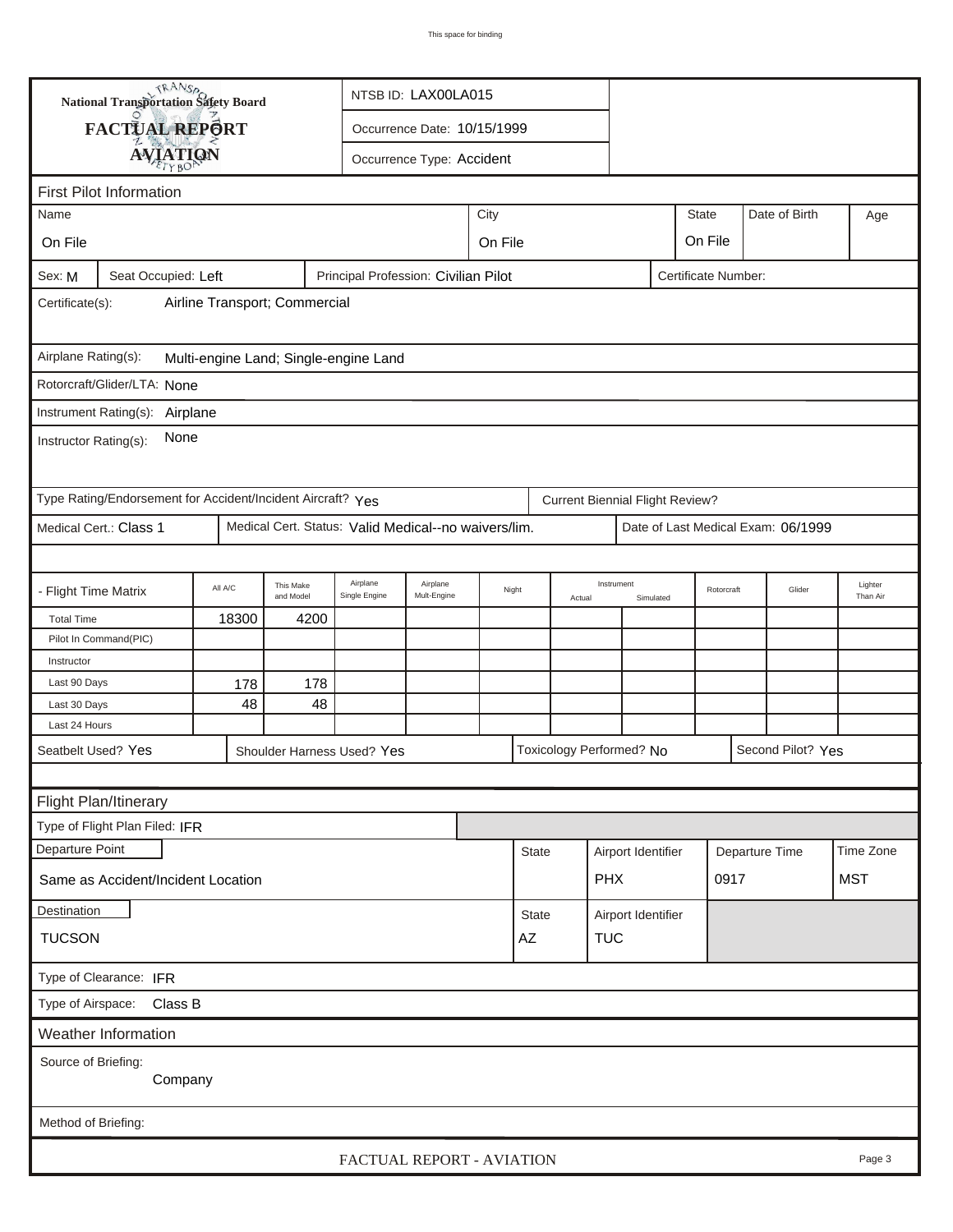| <b>National Transportation Safety Board</b> |                                           |                  |                           | NTSB ID: LAX00LA015       |                             |                                     |    |                                                       |                         |                   |             |        |
|---------------------------------------------|-------------------------------------------|------------------|---------------------------|---------------------------|-----------------------------|-------------------------------------|----|-------------------------------------------------------|-------------------------|-------------------|-------------|--------|
|                                             | FACTUAL REPORT                            |                  |                           |                           | Occurrence Date: 10/15/1999 |                                     |    |                                                       |                         |                   |             |        |
|                                             | <b>AVIATION</b>                           |                  |                           | Occurrence Type: Accident |                             |                                     |    |                                                       |                         |                   |             |        |
|                                             | Weather Information                       |                  |                           |                           |                             |                                     |    |                                                       |                         |                   |             |        |
| WOF ID                                      | <b>Observation Time</b>                   | Time Zone        | <b>WOF Elevation</b>      |                           |                             | WOF Distance From Accident Site     |    | Direction From Accident Site                          |                         |                   |             |        |
|                                             |                                           |                  |                           |                           |                             |                                     |    |                                                       |                         |                   |             |        |
| <b>PHX</b>                                  | 0917                                      | <b>MST</b>       | 1135 Ft. MSL              |                           |                             |                                     |    | 0 NM                                                  |                         |                   | 0 Deg. Mag. |        |
|                                             | Sky/Lowest Cloud Condition: Clear         |                  |                           |                           |                             | 0 Ft. AGL                           |    |                                                       | Condition of Light: Day |                   |             |        |
|                                             | Lowest Ceiling: None                      |                  |                           | 0 Ft. AGL                 | Visibility:                 |                                     | 10 | <b>SM</b><br>Altimeter:<br>29.00                      |                         |                   |             | "Hg    |
| Temperature:                                | 24 °C                                     | Dew Point:       | $1^{\circ}C$              |                           | Wind Direction: 100         |                                     |    |                                                       |                         | Density Altitude: |             | Ft.    |
| Wind Speed: 7                               |                                           | Gusts:           |                           |                           |                             |                                     |    | Weather Condtions at Accident Site: Visual Conditions |                         |                   |             |        |
| Visibility (RVR):                           | 0<br>Ft.                                  | Visibility (RVV) | $\mathbf 0$               | <b>SM</b>                 |                             | Intensity of Precipitation: Unknown |    |                                                       |                         |                   |             |        |
|                                             | Restrictions to Visibility: None          |                  |                           |                           |                             |                                     |    |                                                       |                         |                   |             |        |
|                                             |                                           |                  |                           |                           |                             |                                     |    |                                                       |                         |                   |             |        |
| Type of Precipitation:                      | None                                      |                  |                           |                           |                             |                                     |    |                                                       |                         |                   |             |        |
|                                             |                                           |                  |                           |                           |                             |                                     |    |                                                       |                         |                   |             |        |
|                                             | <b>Accident Information</b>               |                  |                           |                           |                             |                                     |    |                                                       |                         |                   |             |        |
|                                             | Aircraft Damage: Substantial              |                  | Aircraft Fire: None       |                           |                             |                                     |    | Aircraft Explosion None                               |                         |                   |             |        |
|                                             | Classification: U.S. Registered/U.S. Soil |                  |                           |                           |                             |                                     |    |                                                       |                         |                   |             |        |
|                                             | - Injury Summary Matrix                   | Fatal            | Serious<br>Minor          |                           | None                        | <b>TOTAL</b>                        |    |                                                       |                         |                   |             |        |
| <b>First Pilot</b>                          |                                           |                  |                           |                           | 1                           | 1                                   |    |                                                       |                         |                   |             |        |
| Second Pilot                                |                                           |                  |                           |                           | $\mathbf{1}$                | 1                                   |    |                                                       |                         |                   |             |        |
| <b>Student Pilot</b>                        |                                           |                  |                           |                           |                             |                                     |    |                                                       |                         |                   |             |        |
|                                             | Flight Instructor                         |                  |                           |                           |                             |                                     |    |                                                       |                         |                   |             |        |
| <b>Check Pilot</b>                          |                                           |                  |                           |                           |                             |                                     |    |                                                       |                         |                   |             |        |
|                                             | <b>Flight Engineer</b>                    |                  |                           |                           |                             |                                     |    |                                                       |                         |                   |             |        |
|                                             | Cabin Attendants                          |                  |                           |                           | 3                           | 3                                   |    |                                                       |                         |                   |             |        |
| Other Crew                                  |                                           |                  |                           |                           |                             |                                     |    |                                                       |                         |                   |             |        |
| Passengers                                  |                                           |                  |                           |                           | 89                          | 89                                  |    |                                                       |                         |                   |             |        |
| - TOTAL ABOARD -                            |                                           |                  |                           |                           | 94                          | 94                                  |    |                                                       |                         |                   |             |        |
| Other Ground                                |                                           | 0                | 0                         | 0                         |                             | 0                                   |    |                                                       |                         |                   |             |        |
|                                             | - GRAND TOTAL -                           | 0                | $\overline{0}$            | 0                         | 94                          | 94                                  |    |                                                       |                         |                   |             |        |
|                                             |                                           |                  |                           |                           |                             |                                     |    |                                                       |                         |                   |             |        |
|                                             |                                           |                  | FACTUAL REPORT - AVIATION |                           |                             |                                     |    |                                                       |                         |                   |             | Page 4 |